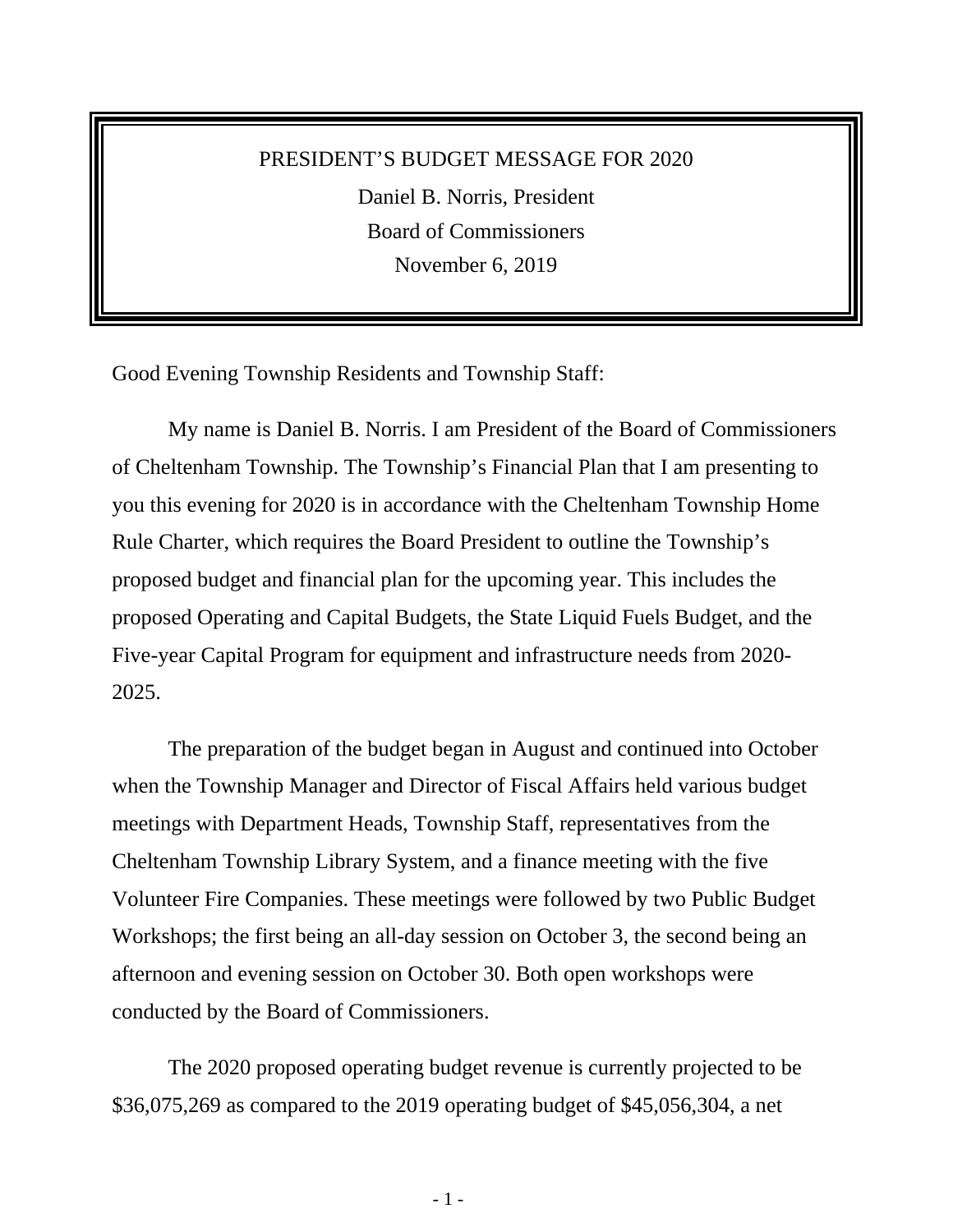decrease in revenue of \$8,981,035 for next year due to the sale of the Sanitary Sewer System to Aqua Pennsylvania Wastewater, Inc. for \$50.25 million. Offsetting the revenue decrease is a \$4.3 million reduction in debt payment, plus the elimination of approximately \$4 million of our sewer operating expenses, primarily due to Philadelphia Water Department's Wastewater Treatment costs.

I am happy to report that on October 24, 2019 the Pennsylvania Utility Commission (PUC) voted 3-1 to formally approve the sale of the Township's Sanitary Sewer System and the tentative date for the closing has been scheduled for Friday, December 6, 2019 which at midnight on that date all assets will officially transfer to Aqua. Until that time, the system will continue to be maintained by the Township and all sewer calls should be directed to the phone number still listed on the Township website for the on-call supervisor and sewer employees which will then be assigned to handle daily calls and emergencies. Upon the conclusion of the transfer, several sewer employees will be reassigned new duties which will include handling and addressing storm water management needs for the Township.

With the sale of the sewer system being consummated there will be \$29.3 million in sewer debt being paid off and roughly \$17.5 million being used to retire a portion of other non-sewer related bond debt. The Commissioners voted on Wednesday, October  $23<sup>rd</sup>$  at its legislative meeting to hold aside \$2 million of its net sewer sale proceeds to be placed into the general operating fund balance for use in helping to reduce the 2020 budget short fall, and for future consideration to reduce tax increase scenarios over the next several years, if warranted.

Based on healthcare and workers compensation plan cost reductions, other changes and significant cuts made at earlier budget workshops, the 2020 original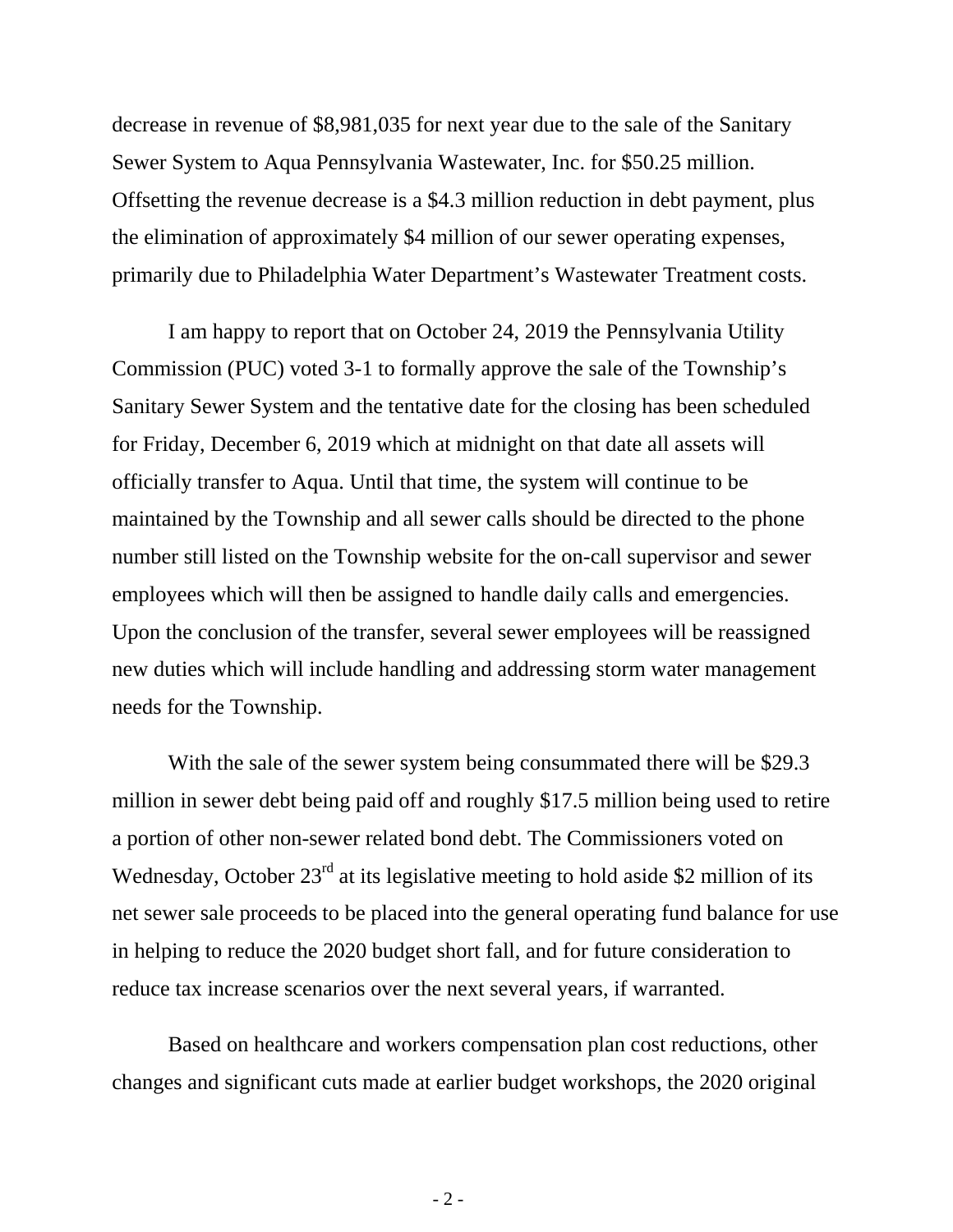budget proposed expenditures have been reduced by a total of \$1,484,518. With input from our financial consultants, PFM and Acacia Financial Group, the Township has also been able to rework and reduce the existing debt payment schedule by roughly \$403,305 for 2020. Through the implementation of these cost saving measures and the use of \$17.5 million of net sewer sale proceeds to further reduce down significant portions of the Township's outstanding bond debt, the current revenue to expenditure budget shortfall for 2020 that still needs to be addressed is \$1,230,609.

The Township has already elected to increase its operating fund balance by setting aside \$2 million of the sewer sale proceeds and intends to use \$500,000 of these new reserves to reduce down the revenue to expenditure budget gap of \$1,230,609 to an even \$730,609. Efforts will continue between now and December 18<sup>th</sup> to find additional cost savings and revenue resources to further reduce down the remaining budget gap of \$730,609. Should the current budget shortfall remain unchanged, the 2020 budget will be balanced by authorizing a tax increase of \$58.65, or \$4.89 per month for a property owner with an average assessed value of \$150,000.

Offsetting a portion of the proposed non-sewer related revenue decreases are several revenue sources that are reflecting increases as compared to the prior budget year. For 2020 we are projecting an increase of \$31,975 in current year and \$20,000 in prior year real estate tax collections; an increase of \$35,000 in residential building permit fees; an increase of \$20,000 in electrical and gas street opening permit fees; an increase of \$109,900 in PA State Pension Fund Aid; an increase of \$20,000 in prior year liened real estate tax collections; an increase of \$20,000 in Police Special Detail service revenue; an increase of \$10,000 in Curtis Hall rental income from Jeffrey Miller Catering; an increase of \$19,040 in PA

- 3 -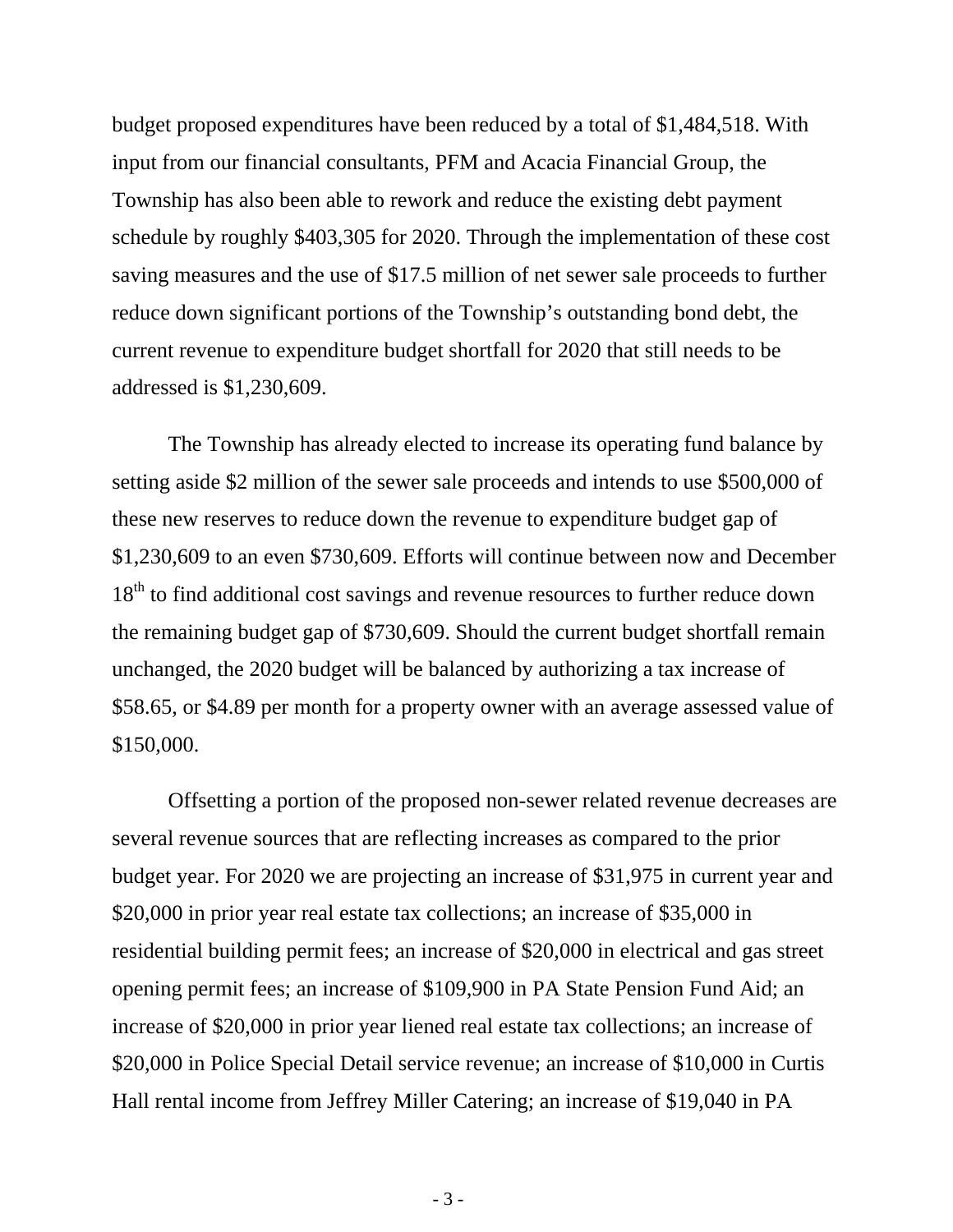State Act 205 fire company funding; and an increase of \$95,000 in municipal services contributions.

However, the proposed new revenue increases are projected to be offset by several negative adjustments in income due to the following trends:

- Decrease of \$40,000 in the Township's current year interim real estate collections.
- A reduction of \$113,000 in current and delinquent mercantile/business privilege tax collection.
- Decrease of \$25,000 in institutional building permit fees.
- A reduction of \$10,000 in water street opening permits.
- A loss of EDU income totaling \$211,750.
- A decrease of \$50,000 in investment income.
- A decrease of \$30,000 in prior year refuse fee collection.
- A decrease of \$20,000 in parking meter fees.
- A decrease of \$12,000 in Glenside Hall rental income.
- A reduction of proposed annual local service tax in the amount of \$50,000.
- A reduction of \$10,000 in drug task force income.

The Township's current assessed value valuation stands at \$1,868,487,000 based on recent information from the Montgomery County Board of Assessment. Throughout the fiscal year, the Township's 2019 real estate assessed valuation has continued to reflect some small, incremental net positive increases in real estate property assessed values based on new construction leading to increased assessed valuation by Montgomery County upon completion of the projects. However, this recent trend, limited as it is, will unfortunately have reversed itself before the 2020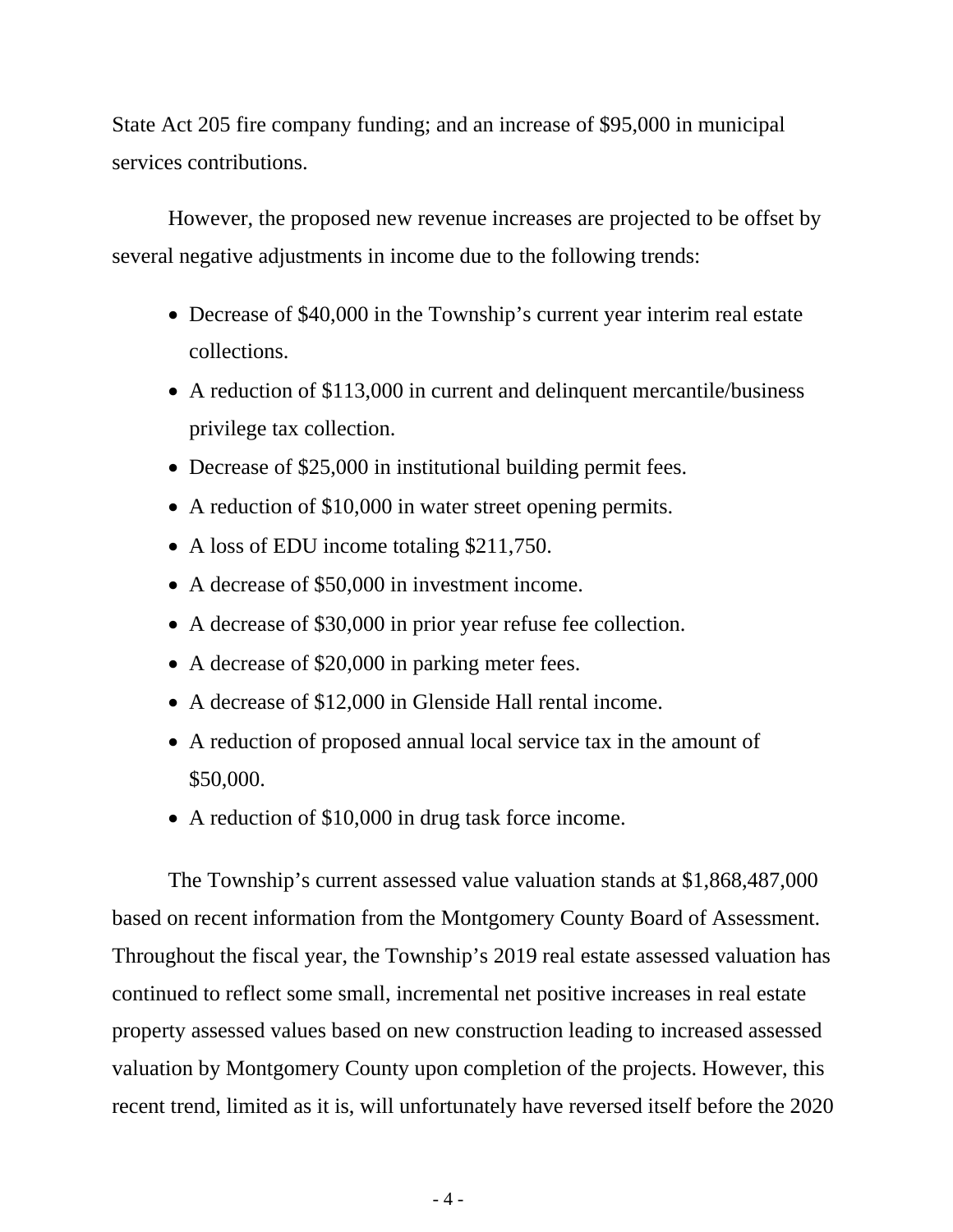budget is finalized and adopted in December because there are a significant number of assessment appeals before the County Board of Assessment that will likely be approved and lower the Township's assessed valuation.

The Township's actual budgeted expenditures for 2020, when the sewer expenses are factored out of the equation, based on the approval of the recent sewer sale to Aqua, is reflecting an increase in expenditures totaling \$554,128 comprising of contractual wage increases for employees, healthcare, benefit costs, the Township's Minimal Municipal Obligation Payment toward employee pensions and a FICA/Medicare increase imposed by the federal government.

Again, in order to present a plan for a balanced budget this evening and fill our revenue to expenditure shortfall of \$730,609, a net increase in tax millage of 4.26% is being proposed (9.1785 mills to 9.5695 mills), and will reflect in an average of \$58.65 tax increase. The Commissioners will continue to work with the Township Administration to identify reoccurring revenue sources and cost savings so that any tax increase might be reduced between now and when the budget is adopted on Wednesday, December 18, 2019.

The proposed budget for 2020 assumes no increases or reductions in the contributions to the five volunteer Fire Companies, for general operational expenses (total contributions will remain at \$832,500). It is important to point out that our local fire fighters are all volunteers. Their devotion and commitment to saving lives and property is tremendous. They spend hundreds of hours in training and responding to calls at all times of the day and night and in all kinds of weather. We thank them for their selfless service. Please contribute generously to their annual fundraising letters.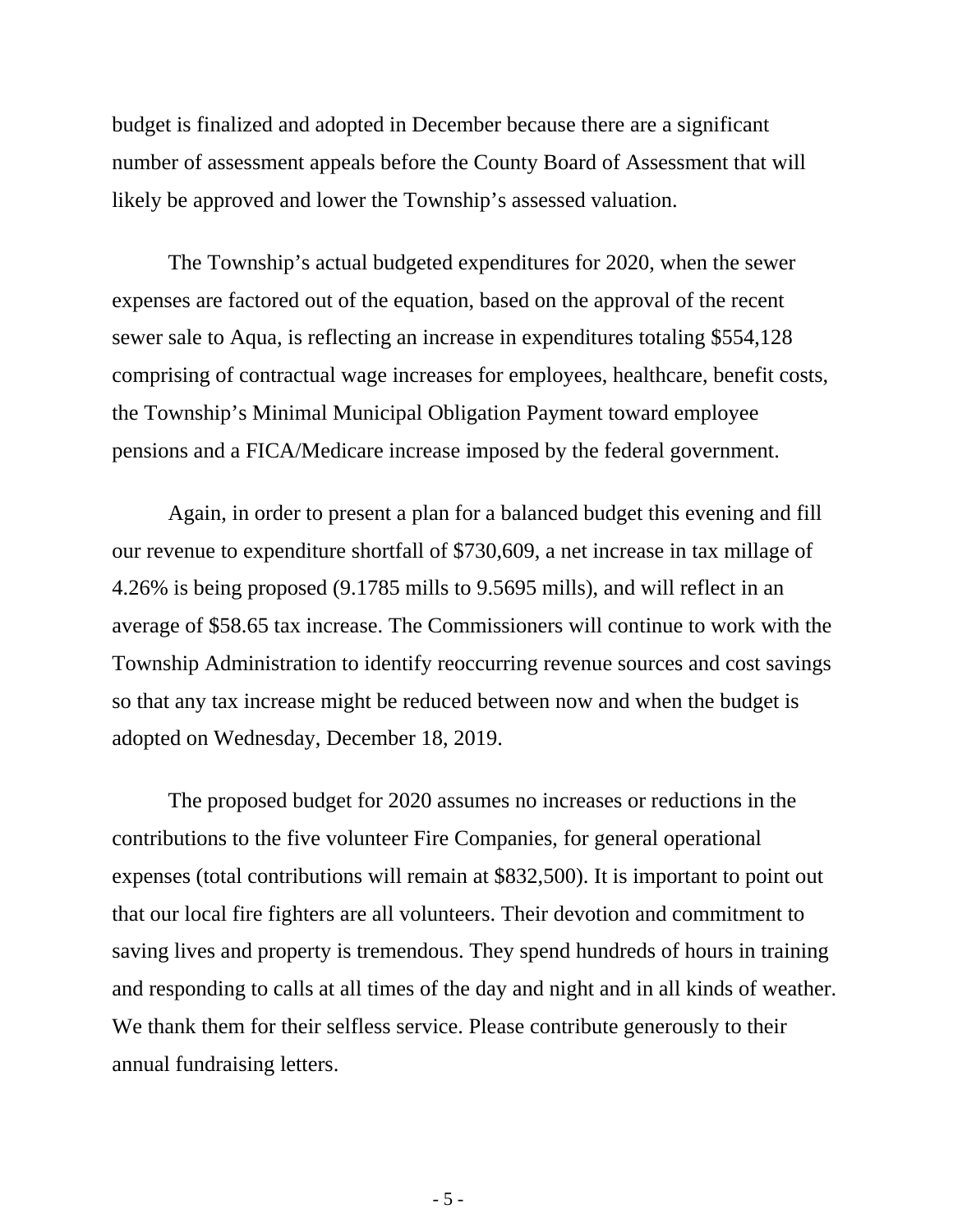The administration cost center will see a reduction of \$390,325 for some savings based on administrative changes to healthcare plans and about \$100,000 in police salaries for not filling a retired patrol officer's position. We will look at ways to pay for that position by developing a cost share program in partnership with numerous businesses. The Library Board will use some portion of its fund balance for needed capital improvements, therein reducing \$165,000 of their existing unallocated appropriations.

As has been the case for the last several years, every effort was once again made to hold the line on increasing any of the departmental operational expenditures for 2020. Department expenditures are projected to only increase by 1% overall.

It is important to note that the operation and maintenance of the Sanitary Sewer System is no longer the Township's responsibility. The Superintendent of the Sewer Department is being eliminated while other Public Works employees will be migrated to either the Parks Maintenance or handle new and additional responsibilities toward stormwater management. This will help the Township address our increasing responsibilities with the Municipal Separate Storm Sewer System (MS4) Program requirements. It will also help better manage and maintain the Township's facilities that collect and discharge stormwater that flows through the municipal system to the open waterways and rivers. Dedicated personnel will help with the operation and the maintenance of new stormwater and flood control facilities like those being evaluated and proposed in partnership with the U.S. Army Corps of Engineers (a locally-preferred 6-basin plan to control stormwater in specific neighborhoods of the headwaters of the Tookany Creek), and the enhancements being proposed by the Pennsylvania Department of Environmental Protection to include physical changes to the Glenside Flood Control Project from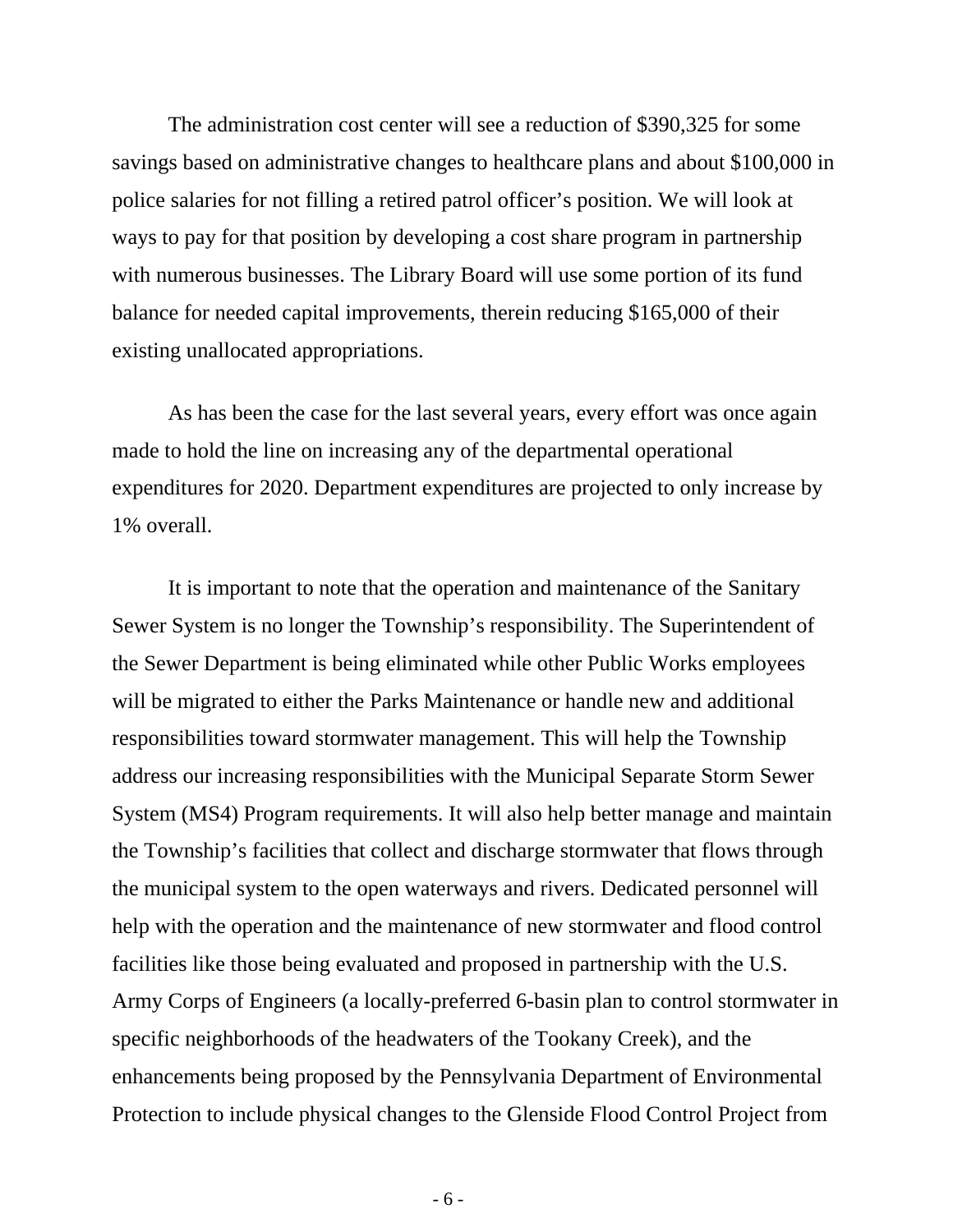Brookdale Avenue down to North Avenue. Both draft plans are on the Township website and are proposed for advancement in engineering and design in 2020. Both projects once built will become the responsibility of the Township for ownership and maintenance.

Many of you will recall earlier in the summer, the Township had a presentation by the Montgomery County Planning Commission on proposed text amendments to the Township's development standards in its subdivision and land development. These regulations are being rewritten to encourage green infrastructure, sustainable development and retaining our natural features, respecting the environment, addressing stormwater in a more responsible manner and adaptive reuse and retrofitting of our historic buildings. The draft SALDO Ordinance will be discussed publically at the December 4, 2019 Building and Zoning Committee meeting at 8:00 p.m. at Curtis Hall. The Township is also exploring a local economic tax incentive program under the states' LERTA Program to give property owners a tax abatement on the value of their investment toward physical improvements to the existing building. Look for this Ordinance to be introduced in early 2020 for discussion and consideration.

The Township Commissioners have also committed to letting a request for proposals to 1) hire a professional consultant in 2020 to undertake a stormwater management study for purposes of raising new revenue to pay for capital improvements to stormwater infrastructure, flood control and streambank stabilization based on impervious coverage ratios and 2) undertake a transportation impact study to help the Township collect fees from developers that will be earmarked for offsite transportation improvements based on land development impacts. The goal of these studies is to raise revenue for dedicated capital improvement projects that would otherwise have to be paid with borrowed bond

- 7 -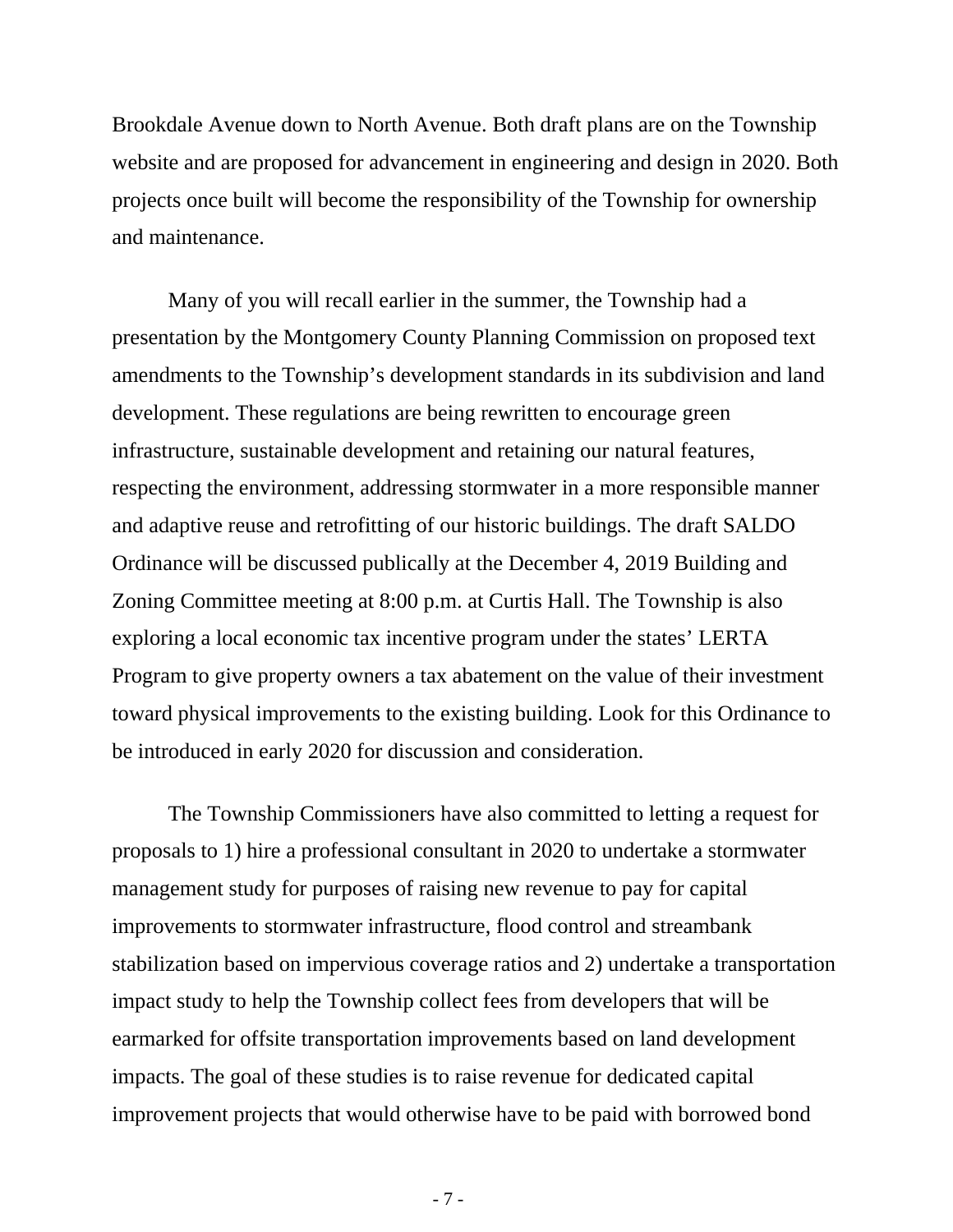funds. We will also have by the end of the first quarter in 2020, our completed draft of the strategic management plan currently being implemented by PFM, and a completed comprehensive fire study of our five volunteer fire companies. Both studies will look at long term capital and operational needs of the Township operations and fire delivery services and make recommendations for prioritizing funds, personnel and capital expenses.

Some new development opportunities that are underway that are worth noting include:

- A 5,051 square foot Wawa Food Market building with indoor seating and ten fueling pumps on five lots that will be consolidated at South Easton Road and Waverly Road, which will be reviewed later this evening on the Public Works Committee agenda.
- A new 25,152 square foot Planet Fitness is slated to open in early 2020 at Cedarbrook Plaza on Cheltenham Avenue and Easton Road.
- Land development plans have been submitted for the 40 acre Elkins Estate located at 1250 Ashbourne Road. This project consists of a 115 room boutique hotel, conference center, restaurant with indoor and outdoor dining, distillery, a culinary training center and kitchen with classrooms, a recording studio, a band shell and helipad. The opening for the hotel is expected by the end of next year.
- Over 30 additional booking have been planned for Curtis Hall in 2020 based on the recent exclusive lease the Township signed with Jeffrey A. Miller Catering.
- The Matrix owned Ashbourne Country Club was recently sold to Liberty Properties for \$9 million. Liberty will begin later this year with site work for the construction of 166 residential units (combination of townhouses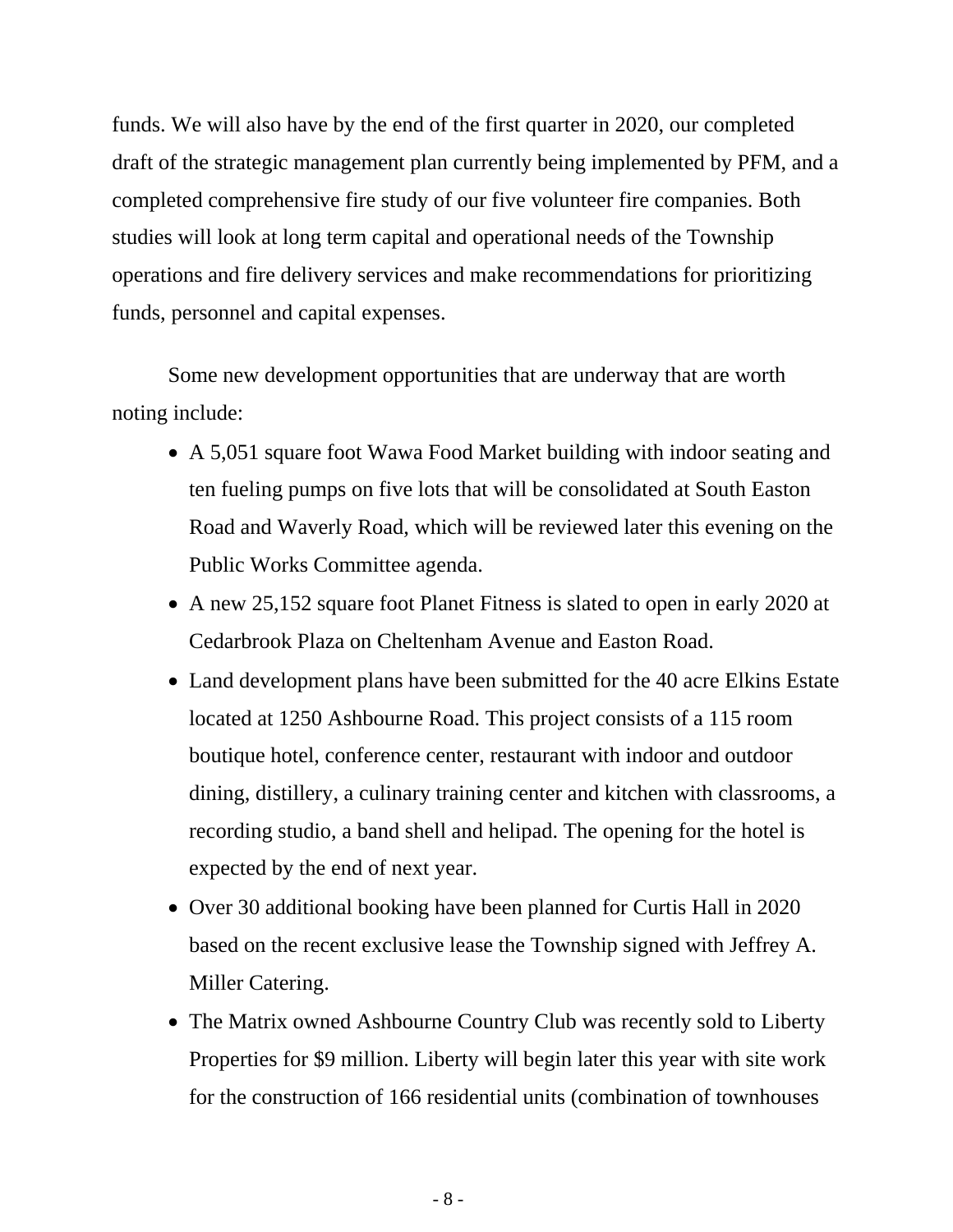and singles) which are projected to begin pulling building permits in the summer of 2020.

With respect to our Sustainability Report Card, I am happy to report that the Township continued to receive numerous greening initiatives again this year:

- A Sustainability Award at the Diamond Level from the Greater Valley Forge Transportation Management Association.
- Being recognized by the National Arbor Day Foundation for our  $20<sup>th</sup>$ consecutive year as a part of the Tree City USA Program.
- Participation on the development of a Water Quality Improvement Plan for the Township's ongoing support of the clean water partnership for the Wissahickon watershed.
- Exploring ways to reduce vehicle congestion and promote walkable and bikeable communities and encouraging carpooling by exploring such programs as Green Spot and similar transportation initiatives that work with municipalities to promote consideration of electric vehicles.
- Participation in a Clean Energy Transition Program and passing a Resolution to commit by the year 2030 to transition to 100% sustainable clean energy with a regional effort known as Ready for 100.

In addition to our \$36,805,878 operating budget, the Township is also projecting a Capital Budget of \$12.4 million for 2020. There are 95 capital projects and acquisitions planned, including the replacement of public works vehicles that are part of the municipal fleet, replacement of Jenkintown Bridge, stormwater management improvements throughout the Township, improvements to our fourteen municipal buildings, upgrades to our two municipal pools, our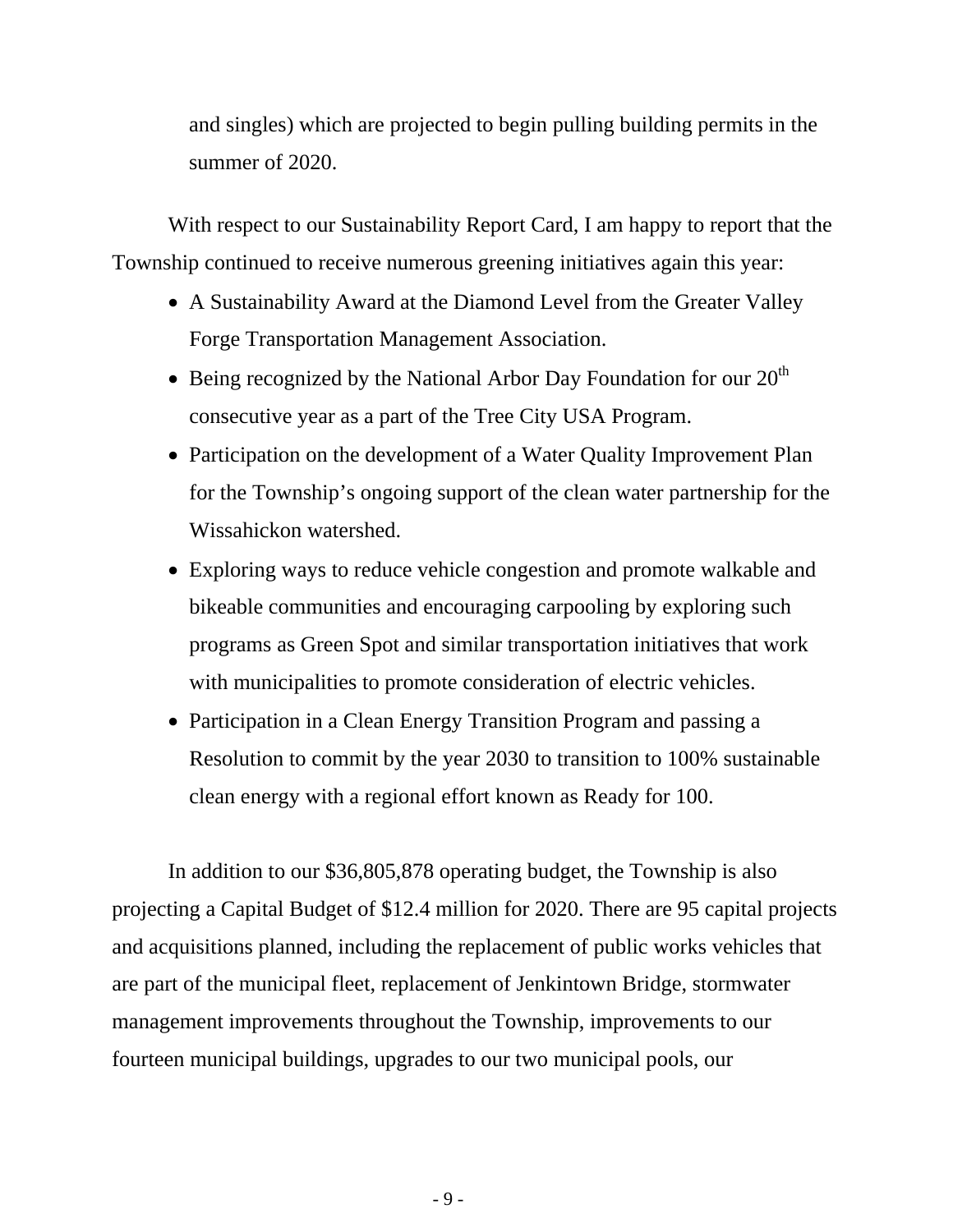playgrounds and our park facilities, updates to our traffic signals and controller boxes, and flood control improvements to name a few.

The Township continues to offset its costs by maximizing grants from federal, state and county agencies. During the past 12 months, the Township has secured over \$3,527,625 in grants and corporate donations and is always looking to do more to increase that major source of revenue. Most of these projects are identified in the fall newsletter which was mailed to all property owners a few weeks ago and can be found on the Township's website.

The Township's Liquid Fuels Budget provides funds for snow removal and paving municipal roadways. These are direct pass-through funds from the State utilizing a formula based on population and municipal road miles. Next year's State contribution of \$1,009,366 is slightly lower by 2% and we are hopeful, if bid prices are favorable, we will be able to maintain an average annual amount of roadway milling and paving which equates to approximately 2 to 2.5 miles.

It is also important to note that the Township has been working with members of the Census Bureau to assist us in emphasizing to the residents the importance of the upcoming 2020 Census and our goal for achieving a complete count. The higher our population the more state and federal aid and grants will be available to the Township to help fund projects.

The Commissioners will be working with the Township Manager, Director of Fiscal Affairs and Township Staff between now and the final budget adoption on Wednesday, December 18, 2019 to continue to fine tune our projections, maximize revenues and trim expenditures.